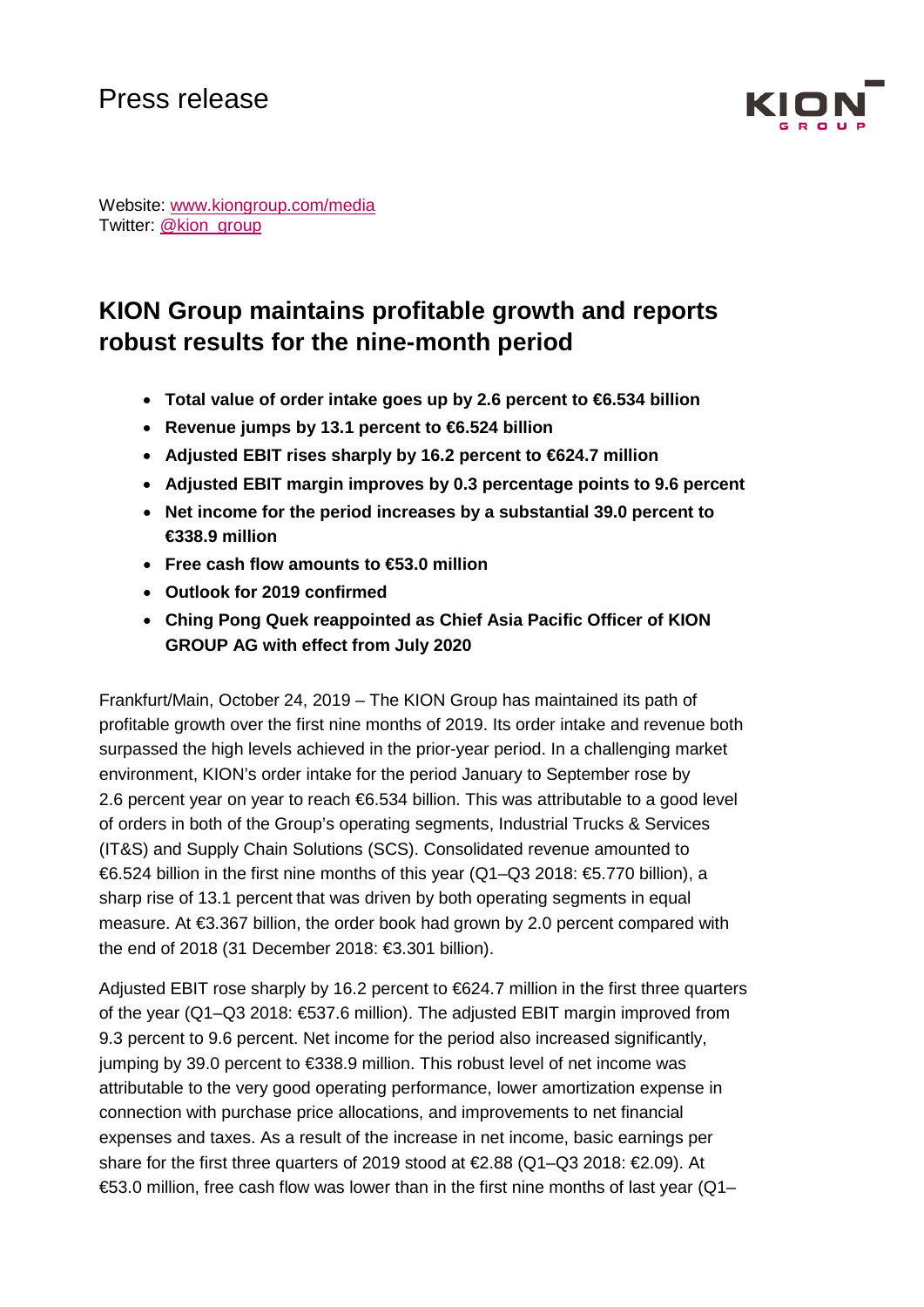

Q3 2018: €106.6 million). This was predominantly because of an increase in inventories during the year and capital investment.

"We recorded significant revenue growth and a very good operating profit in the first three quarters of 2019, to which both operating segments contributed," said Gordon Riske, Chief Executive Officer of KION GROUP AG. "The good results for the first nine months of this year show that the KION Group remains on the right track, despite the mixed market conditions, and that the Group has become substantially more resilient."

### **Strong performance in the third quarter of 2019**

Order intake amounted to €2.338 billion in the third quarter of 2019, a rise of 13.5 percent compared with the corresponding period of the previous year. This growth was driven by a robust increase in order intake in the SCS segment and, compared with the market as a whole, another very solid performance by the IT&S segment. The Group's revenue for the third quarter went up by 13.9 percent to €2.160 billion. Adjusted EBIT came to €217.1 million, which was 12.6 percent higher than the figure for the prior-year period. The adjusted EBIT margin stood at 10.1 percent and was thus only just short of the healthy margin achieved a year earlier (Q3 2018: 10.2 percent). Net income for the period rose by 25.5 percent to €120.7 million. Free cash flow in the third quarter amounted to €84.6 million (Q3 2018: €97.5 million).

## **E-commerce still the engine of growth**

According to the KION Group's estimates, the trend toward warehouse automation and toward sorting solutions and automated goods transport is continuing and it generated strong demand in the market for supply chain solutions. This trend was further bolstered by sustained capital investment in connection with e-commerce and multichannel distribution strategies. A growing number of businesses invested in the expansion and optimization of their warehouse and logistics capacities and in automated warehouse systems that include not only solutions for individual processes, such as picking and packing, but also fully integrated end-to-end solutions.

In the first nine months of 2019, order intake in the global market for industrial trucks fell short of the figure for the corresponding period of 2018. This was due, to some extent, to the prevailing conditions in the global economy and the related economic uncertainties.

In the first three quarters of 2019, the number of new trucks ordered in the global market fell by 4.4 percent to 1,115 thousand. New orders decreased by 7.2 percent in the EMEA region. The Americas region saw a year-on-year decline of 9.5 percent. In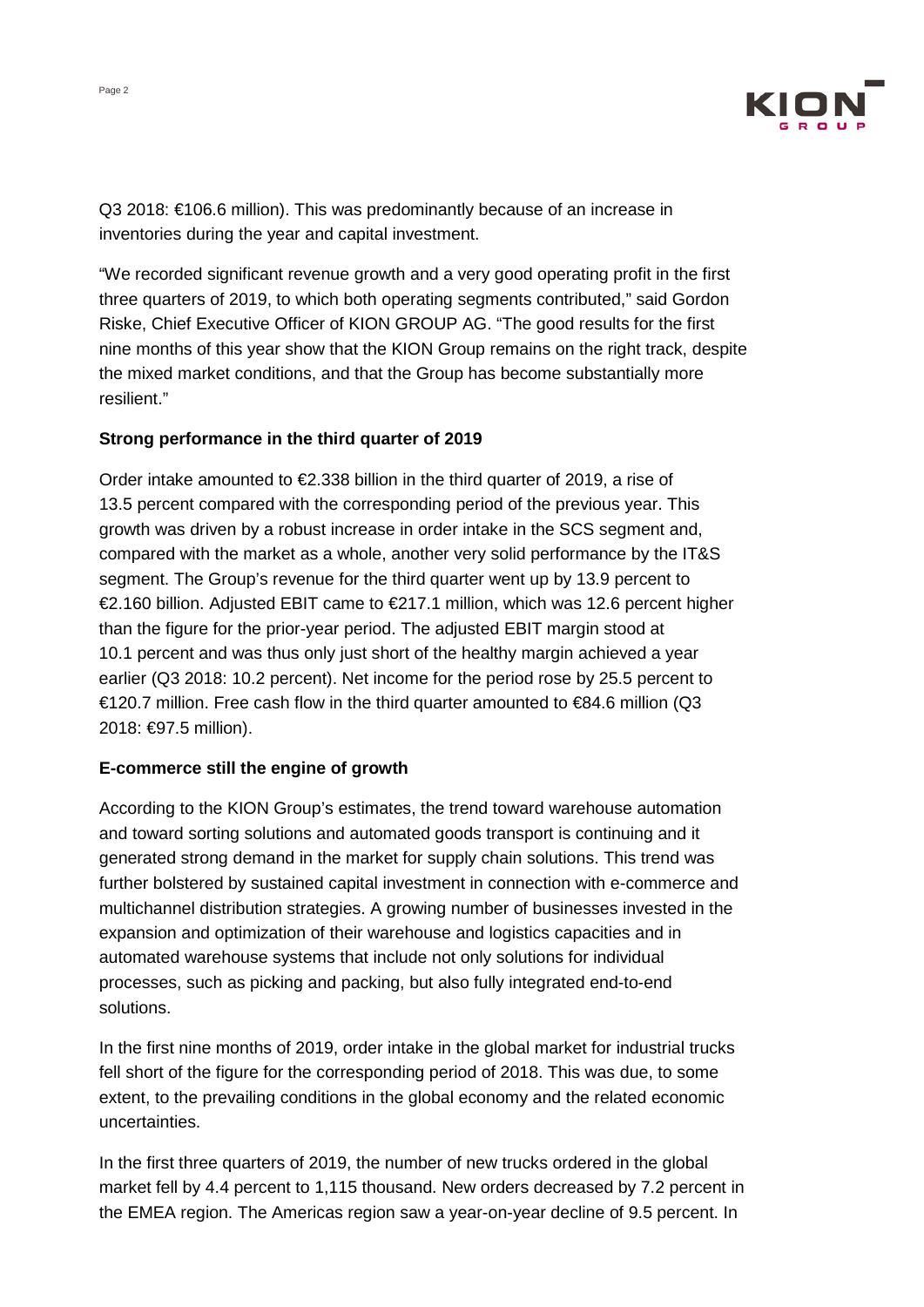



the APAC region, demand for industrial trucks rose slightly, by 0.5 percent, during the nine-month period.

#### **Segment performance in detail**

In the **Industrial Trucks & Services segment** (industrial trucks, warehouse technology, and related services), the brand companies took orders for 157.6 thousand new trucks during the first nine months of this year. Despite the current market slowdown, the segment fell only just short of the figure for the first three quarters of 2018 (down by 1.1 percent). In terms of order numbers, the segment's new truck business comfortably outperformed the market as a whole and the segment is thus gaining market share. The value of order intake rose from €4.486 billion in the first three quarters of 2018 to €4.577 billion in the reporting period, an increase of 2.0 percent. Total revenue in this segment for the first nine months of this year went up by 10.9 percent to €4.700 billion (Q1–Q3 2018: €4.236 billion). Adjusted EBIT improved by 12.4 percent year on year to reach €496.3 million (Q1–Q3 2018: €441.6 million). At 10.6 percent, the adjusted EBIT margin was in double figures again and was higher than the figure for the prior-year period of 10.4 percent.

In the third quarter of 2019, the IT&S segment registered order intake of 48.5 thousand trucks, which was only 1.0 percent down on the same period of last year. The total value of order intake rose by 2.7 percent to €1.494 billion (Q3 2018: €1.455 billion). Segment revenue went up by 9.5 percent to €1.553 billion, compared with €1.418 billion in the prior-year period. Adjusted EBIT came to €169.8 million, a year-on-year increase of 7.8 percent. The segment's adjusted EBIT margin declined slightly, from 11.1 percent in the third quarter of 2018 to 10.9 percent.

At €1.948 billion in the first three quarters of 2019, order intake in the **Supply Chain Solutions** segment (automated warehouse systems) was 4.2 percent up on the figure reported for the prior-year period (Q1–Q3 2018: €1.869 billion). This was helped by significant orders secured from new customers, particularly in Europe during the third quarter. Segment revenue rose by 19.0 percent to €1.811 billion (Q1– Q3 2018: €1.522 billion). The segment's adjusted EBIT surged by 35.2 percent to €176.2 million in the nine-month period (Q1–Q3 2018: €130.3 million). As a result, the adjusted EBIT margin improved to 9.7 percent (Q1–Q3 2018: 8.6 percent).

In the third quarter of 2019, the value of the SCS segment's order intake jumped by 40.1 percent to €838.6 million (Q3 2018: €598.5 million). SCS thus reported its second-best order intake for a quarter since its establishment as a KION segment. Segment revenue went up by 27.1 percent to €600.6 million (Q3 2018: €472.7 million). Adjusted EBIT improved by a substantial 47.0 percent to €64.4 million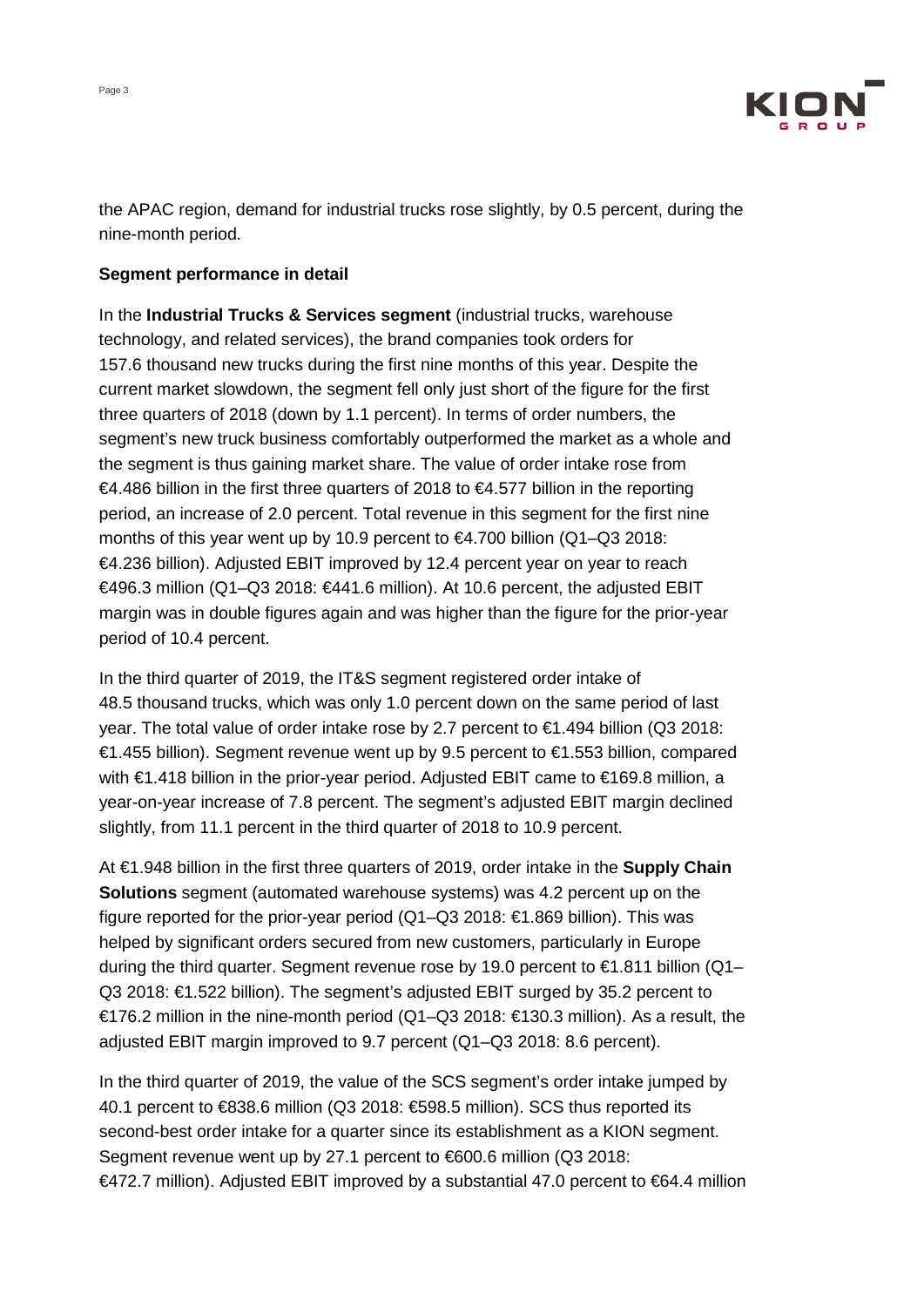

(Q3 2018: €43.8 million). At 10.7 percent, the adjusted EBIT margin was much higher than the figure of 9.3 percent for the third quarter of 2018.

### **Contract extension for Executive Board member Ching Pong Quek**

On September 25, 2019, the Company confirmed that Ching Pong Quek (52) will serve a further five years on the Executive Board of KION GROUP AG. The Supervisory Board decided to reappoint the Chief Asia Pacific Officer as one of the five members of the KION Group's executive team. This decision reflects the KION Group's growth strategy for the APAC region. Ching Pong Quek's new five-year term begins on July 1, 2020.

Ching Pong Quek joined the Executive Board of the KION Group in 2013. He took overall charge of the KION Group's Asian business in 2008. Since 2006, he has also been CEO of Linde (China) Forklift Truck Corp., which is based in Xiamen.

### **Outlook**

Compared with the forecasts made in the 2018 group management report, there has been a deterioration in the sectoral economic conditions. The macroeconomic indicators for industrial output and manufacturing are also on a downward trend in comparison with expectations at the turn of the year.

Sectoral conditions remain disparate for the two segments. Further rapid growth in the e-commerce market is sustaining the positive trend that had been anticipated for warehouse systems. Unit sales of industrial trucks were weak in the first nine months of the year, so in the absence of a marked change in the prevailing global economic conditions, it currently appears unlikely that the original expectation of a growth rate close to the long-term trend of around 4 percent will be achieved for the year as a whole. Nevertheless, the overall market for industrial trucks and automated warehouse systems is likely to expand again in 2019, as originally forecasted.

Despite the current market slowdown in the Industrial Trucks & Services segment, the KION Group is adhering to the outlook for the year as a whole that was published in the 2018 combined management report and believes it will continue along its path of profitable growth in 2019 while further improving its market position. Following rises in the first three quarters of 2019, both revenue and adjusted EBIT are expected to increase over the year as a whole.

The order intake of the KION Group is still expected to be between €8.250 billion and €8.950 billion. The target figure for consolidated revenue remains in the range of €8.150 billion to €8.650 billion. The target range for adjusted EBIT is unchanged at €805 million to €875 million. Free cash flow is expected to be in a range between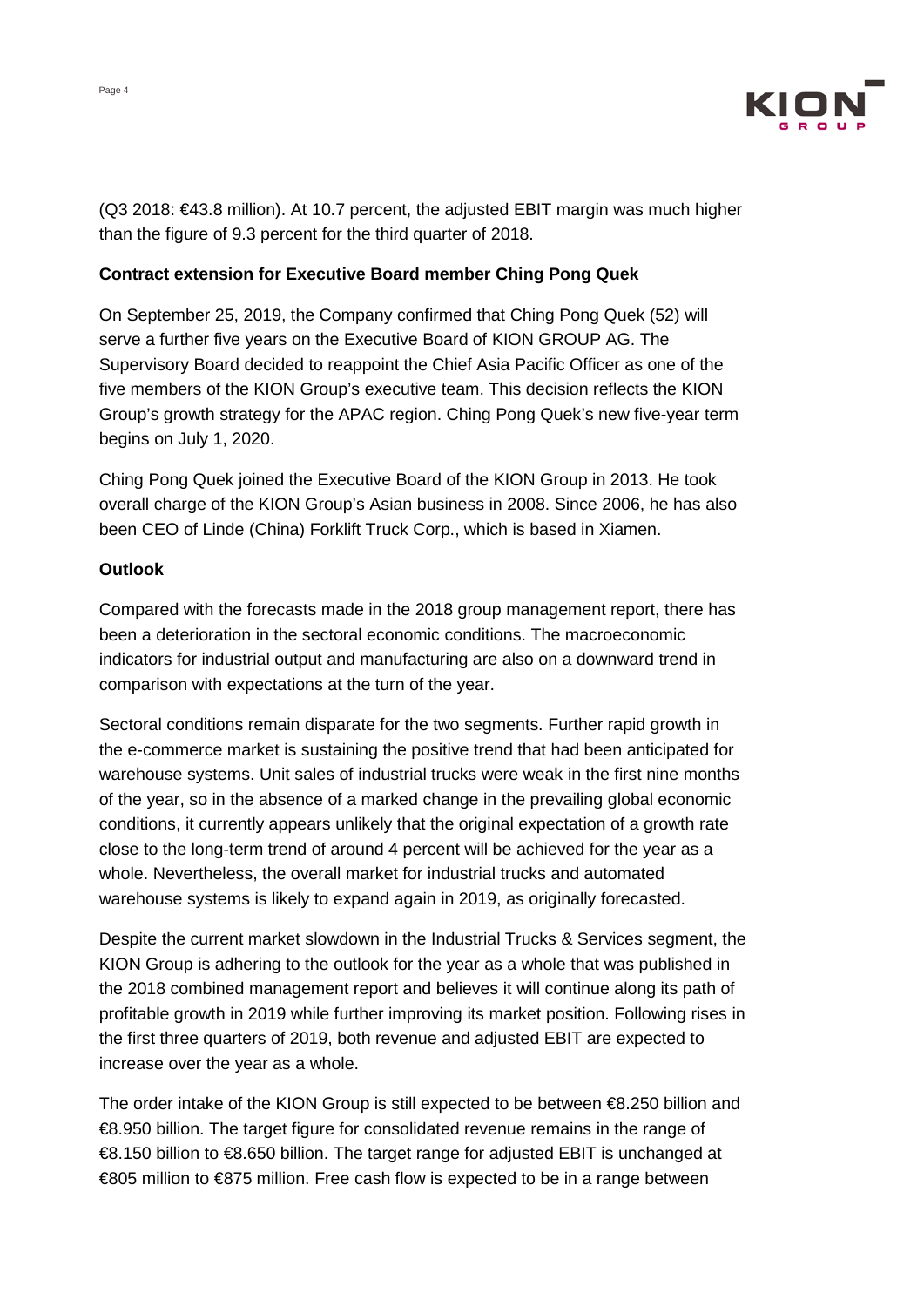

€380 million and €480 million. The target figure for ROCE is in the range of 9.0 percent to 10.0 percent.

Order intake in the Industrial Trucks & Services segment is expected to be between €6.250 billion and €6.450 billion. The target figure for revenue is in the range of €6.050 billion to €6.250 billion. The target range for adjusted EBIT is €685 million to €720 million.

Order intake in the Supply Chain Solutions segment is expected to be between €2.000 billion and €2.500 billion. The target figure for revenue is in the range of €2.100 billion to €2.400 billion. The target range for adjusted EBIT is €190 million to €225 million.

| $\epsilon$ million                                                   | Q3 2019        | Q3 2018        | <b>Difference</b> | $Q1 - Q3$<br>2019 | $Q1 - Q3$<br>2018 | <b>Difference</b> |
|----------------------------------------------------------------------|----------------|----------------|-------------------|-------------------|-------------------|-------------------|
| <b>Order intake</b>                                                  | 2,338          | 2,060          | 13.5%             | 6,534             | 6,369             | 2.6%              |
| <b>Revenue</b>                                                       | 2,160          | 1,896          | 13.9%             | 6,524             | 5,770             | 13.1%             |
| Order book [1]                                                       |                |                |                   | 3,367             | 3,301             | 2.0%              |
| <b>Adjusted EBITDA [2]</b><br><b>Adjusted EBITDA margin</b><br>$[2]$ | 420.1<br>19.4% | 380.1<br>20.0% | 10.5%             | 1,224<br>18.8%    | 1,098<br>19.0%    | 11.5%             |
| <b>Adjusted EBIT [2]</b><br><b>Adjusted EBIT margin [2]</b>          | 217.1<br>10.1% | 192.7<br>10.2% | 12.6%             | 624.7<br>9.6%     | 537.6<br>9.3%     | 16.2%             |
| Net income for the period                                            | 120.7          | 96.1           | 25.5%             | 338.9             | 243.8             | 39.0%             |
| Free cash flow [3]                                                   | 84.6           | 97.5           | $-13.2%$          | 53.0              | 106.6             | $-50.2%$          |
| Employees [4]<br>(FTEs, incl.<br>apprentices/trainees)               |                |                |                   | 34,438            | 33,128            | 4.0%              |

# **KION Group key performance indicators for the third quarter ended September 30, 2019 and for the first nine months of 2019**

[1] Figure as at September 30, 2019 compared with December 31, 2018.

[2] Adjusted for purchase price allocation items and non-recurring items.

[3] Free cash flow is defined as cash flow from operating activities plus cash flow from investing activities.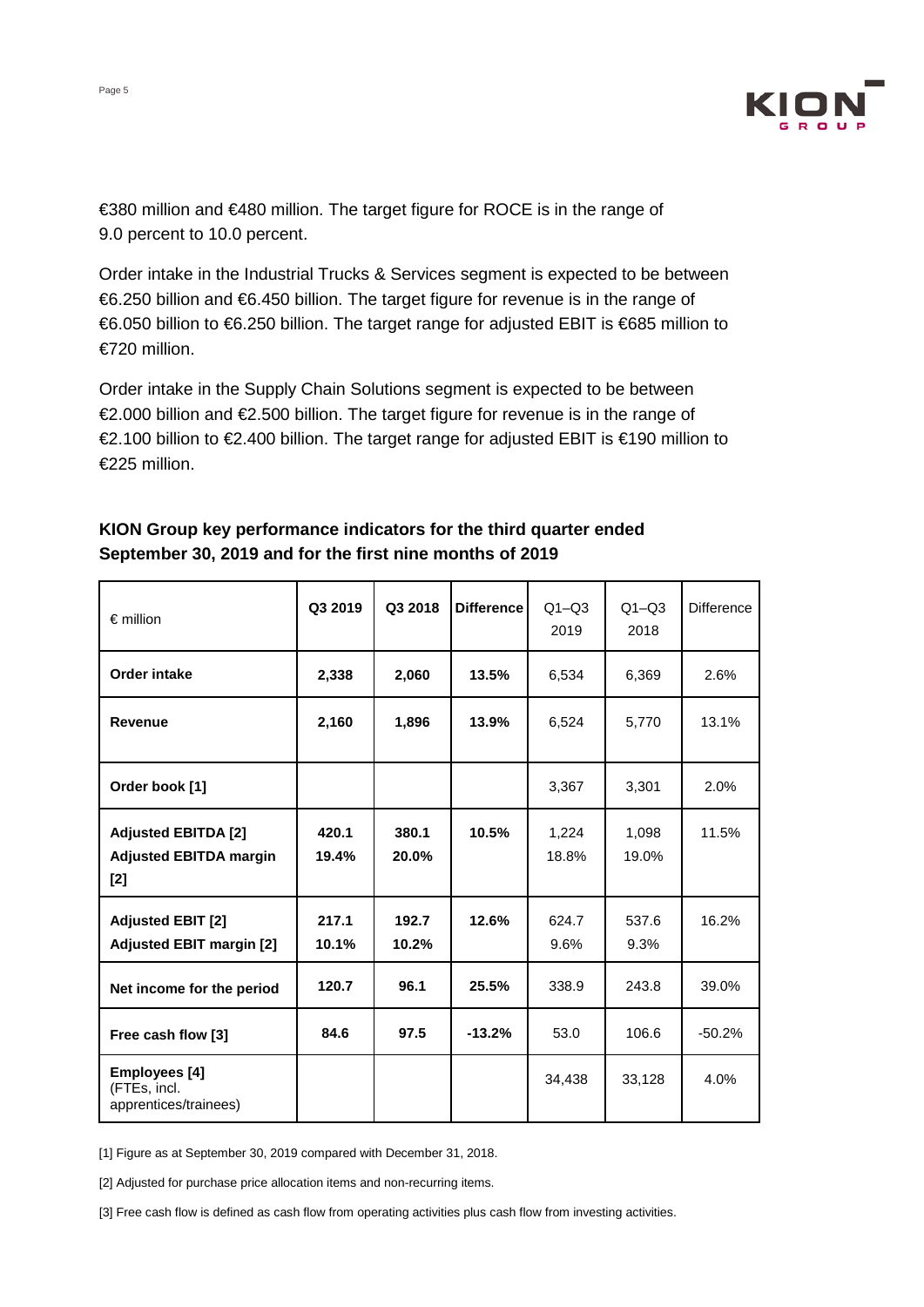

[4] Number of employees stated in full-time equivalents as at September 30, 2019 compared with December 31, 2018.

# The Company

The KION Group is a global leader in industrial trucks, related services and supply chain solutions. Across more than 100 countries worldwide, the KION Group designs, builds and supports logistics solutions that optimize material and information flow within factories, warehouses and distribution centers. The Group is the largest manufacturer of industrial trucks in Europe, the second-largest producer of forklifts globally and a leading provider of automation technology.

The KION Group's world-renowned brands are clear industry leaders. Dematic, the newest addition to the KION Group, is a global leader in automated material handling, providing a comprehensive range of intelligent supply chain and automation solutions. The Linde and STILL brands serve the premium industrial truck segment. Baoli focuses on industrial trucks in the economy segment. Among KION's regional industrial truck brand companies, Fenwick is the largest supplier of material handling products in France and OM Voltas is a leading provider of industrial trucks in India.

With an installed base of more than 1.4 million industrial trucks and over 6,000 installed systems, the KION Group's customer base includes companies in all industries and of all sizes on six continents. The Group has more than 33,000 employees and generated revenue of €8 billion in 2018.

#### Disclaimer

This document and the information contained herein are for information purposes only and do not constitute a prospectus or an offer to sell or a solicitation of an offer to buy any securities in the United States or in any other jurisdiction.

This release contains forward-looking statements that are subject to various risks and uncertainties. Future results could differ materially from those described in these forward-looking statements due to certain factors, e.g. changes in business, economic and competitive conditions, regulatory reforms, results of technical studies, foreign exchange rate fluctuations, uncertainties in litigation or investigative proceedings, and the availability of financing. We do not undertake any responsibility to update the forward-looking statements in this release.

(fgr)